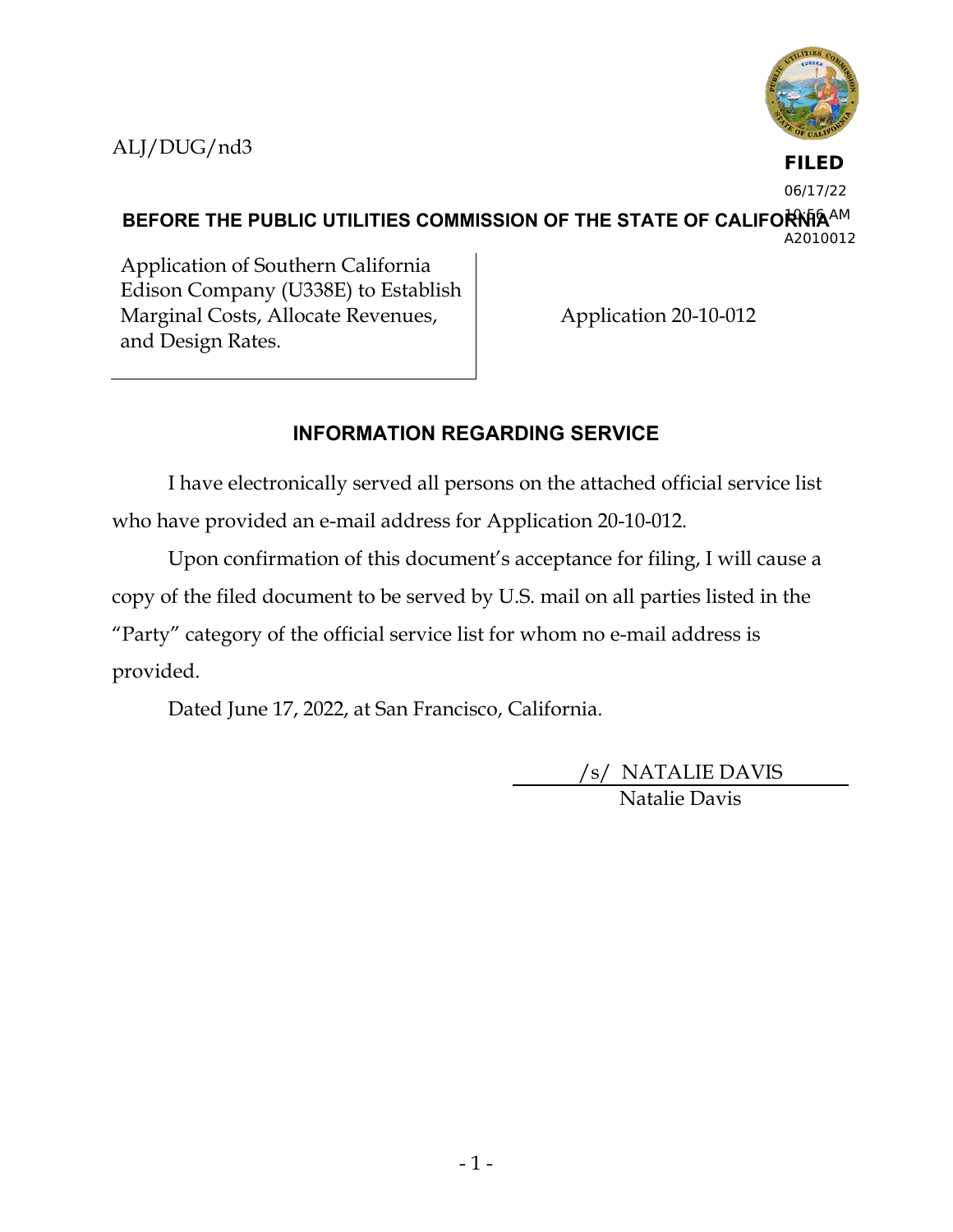.

## **NOTICE**

Persons should notify the Process Office, Public Utilities Commission, 505 Van Ness Avenue, Room 2000, San Francisco, CA 94102, of any change of address to ensure that they continue to receive documents. You must indicate the proceeding number on the service list on which your name appears.

\* \* \* \* \* \* \* \* \* \* \* \* \* \* \* \* \* \* \* \* \* \* \* \* \* \* \* \* \* \* \* \* \* \* \* \* \* \* \* \* \* \* \* \* \* \*

The Commission's policy is to schedule hearings (meetings, workshops, etc.) in locations that are accessible to people with disabilities. To verify that a particular location is accessible, call: Calendar Clerk (415) 703-1203.

If specialized accommodations for the disabled are needed, e.g., sign language interpreters, those making the arrangements must call the Public Advisor at (415) 703-2074 or TDD# (415) 703-2032 five working days in advance of the event.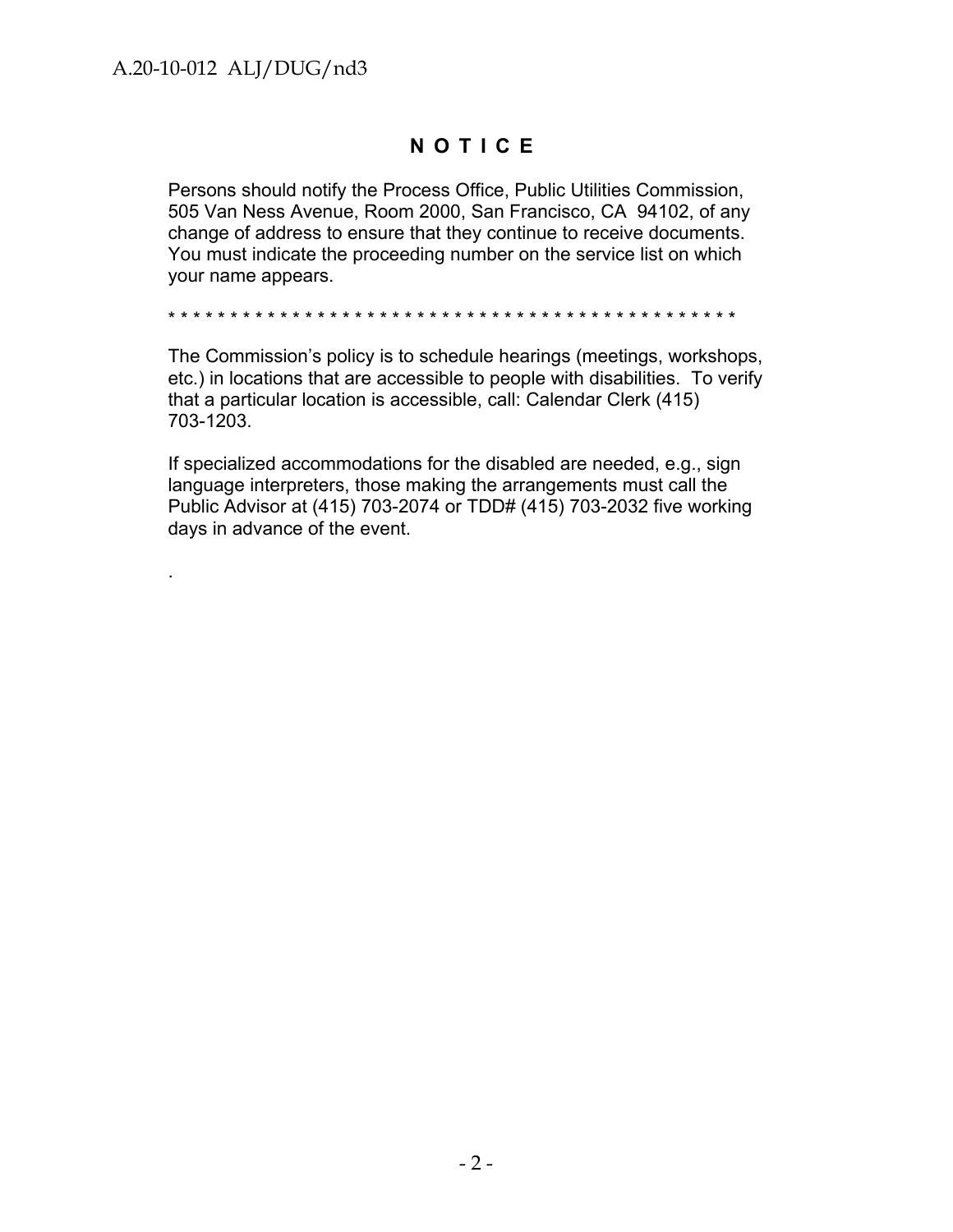**\*\*\*\*\*\*\*\*\*\*\*\* SERVICE LIST \*\*\*\*\*\*\*\*\*\*\* Last Updated on 16-JUN-2022 by: KB3 A2010012 LIST**

#### **\*\*\*\*\*\*\*\*\*\*\*\*\*\* PARTIES \*\*\*\*\*\*\*\*\*\*\*\*\*\***

Edward G. Poole Attorney ANDERSON & POOLE 601 CALIFORNIA STREET, SUITE 1300 SAN FRANCISCO CA 94108-2818 (415) 956-6413 X-102 EPoole@adplaw.com For: Western Manufactured Housing Communities Association

\_\_\_\_\_\_\_\_\_\_\_\_\_\_\_\_\_\_\_\_\_\_\_\_\_\_\_\_\_\_\_\_\_\_\_\_\_\_\_\_\_\_\_\_

\_\_\_\_\_\_\_\_\_\_\_\_\_\_\_\_\_\_\_\_\_\_\_\_\_\_\_\_\_\_\_\_\_\_\_\_\_\_\_\_\_\_\_\_

Laura Fernandez Attorney BRAUN BLAISING SMITH WYNNE, PC 555 CAPITOL MALL, SUITE 570 SACRAMENTO CA 95814 (916) 326-5812 Fernandez@BraunLegal.com For: California Choice Energy Authority

Nora Sheriff Counsel BUCHALTER, A PROFESSIONAL CORPORATION 55 SECOND STREET, STE. 1700 SAN FRANCISCO CA 94105 (415) 227-3551 NSheriff@Buchalter.com For: California Large Energy Consumers Association (CLECA)

\_\_\_\_\_\_\_\_\_\_\_\_\_\_\_\_\_\_\_\_\_\_\_\_\_\_\_\_\_\_\_\_\_\_\_\_\_\_\_\_\_\_\_\_

Kevin Johnston Attorney CALIFORNIA FARM BUREAU FEDERATION 2600 RIVER PLAZA DRIVE SACRAMENTO CA 95833 (916) 200-8037 KJohnston@cfbf.com For: California Farm Bureau Federation

Brad Heavner Policy Dir CALIFORNIA SOLAR & STORAGE ASSOCIATION 1107 9TH ST., SUITE 820 SACRMENTO CA 95814 (415) 328-2683 Brad@calssa.org For: California Solar & Storage Association \_\_\_\_\_\_\_\_\_\_\_\_\_\_\_\_\_\_\_\_\_\_\_\_\_\_\_\_\_\_\_\_\_\_\_\_\_\_\_\_\_\_\_\_

\_\_\_\_\_\_\_\_\_\_\_\_\_\_\_\_\_\_\_\_\_\_\_\_\_\_\_\_\_\_\_\_\_\_\_\_\_\_\_\_\_\_\_\_

Melissa W. Kasnitz Attorney CENTER FOR ACCESSIBLE TECHNOLOGY 3075 ADELINE STREET, SUITE 220 BERKELEY CA 94703 (510) 841-3224 X2019 service@cforat.org For: Center for Accessible Technology (CforAT)

Ann L. Trowbridge Attorney DAY CARTER & MURPHY LLP 3620 AMERICAN RIVER DRIVE, SUITE 205 SACRAMENTO CA 95864 (916) 246-7303 ATrowbridge@DayCarterMurphy.com For: Agricultural energy Consumer Association (AECA)

\_\_\_\_\_\_\_\_\_\_\_\_\_\_\_\_\_\_\_\_\_\_\_\_\_\_\_\_\_\_\_\_\_\_\_\_\_\_\_\_\_\_\_\_

\_\_\_\_\_\_\_\_\_\_\_\_\_\_\_\_\_\_\_\_\_\_\_\_\_\_\_\_\_\_\_\_\_\_\_\_\_\_\_\_\_\_\_\_

\_\_\_\_\_\_\_\_\_\_\_\_\_\_\_\_\_\_\_\_\_\_\_\_\_\_\_\_\_\_\_\_\_\_\_\_\_\_\_\_\_\_\_\_

Rita M. Liotta Fea Counsel DEPARTMENT OF THE NAVY 1 AVENUE OF THE PALMS, SUITE 161 SAN FRANCISCO CA 94130 (415) 743-4718 Rita.Liotta@navy.mil For: The Federal Executive Agencies

Daniel W. Douglass Attorney DOUGLASS, LIDDELL & KLATT 5737 KANAN ROAD, STE. 610 AGOURA HILLS CA 91301-1601 (818) 961-3001 Douglass@EnergyAttorney.com For: Direct Access Customer Coalition (DACC)

Michael B. Day Attorney DOWNEY BRAND LLP 455 MARKET STREET, STE. 1500 SAN FRANCISCO CA 94105 (415) 848-4800 MDay@DowneyBrand.com For: EVgo Services, LLC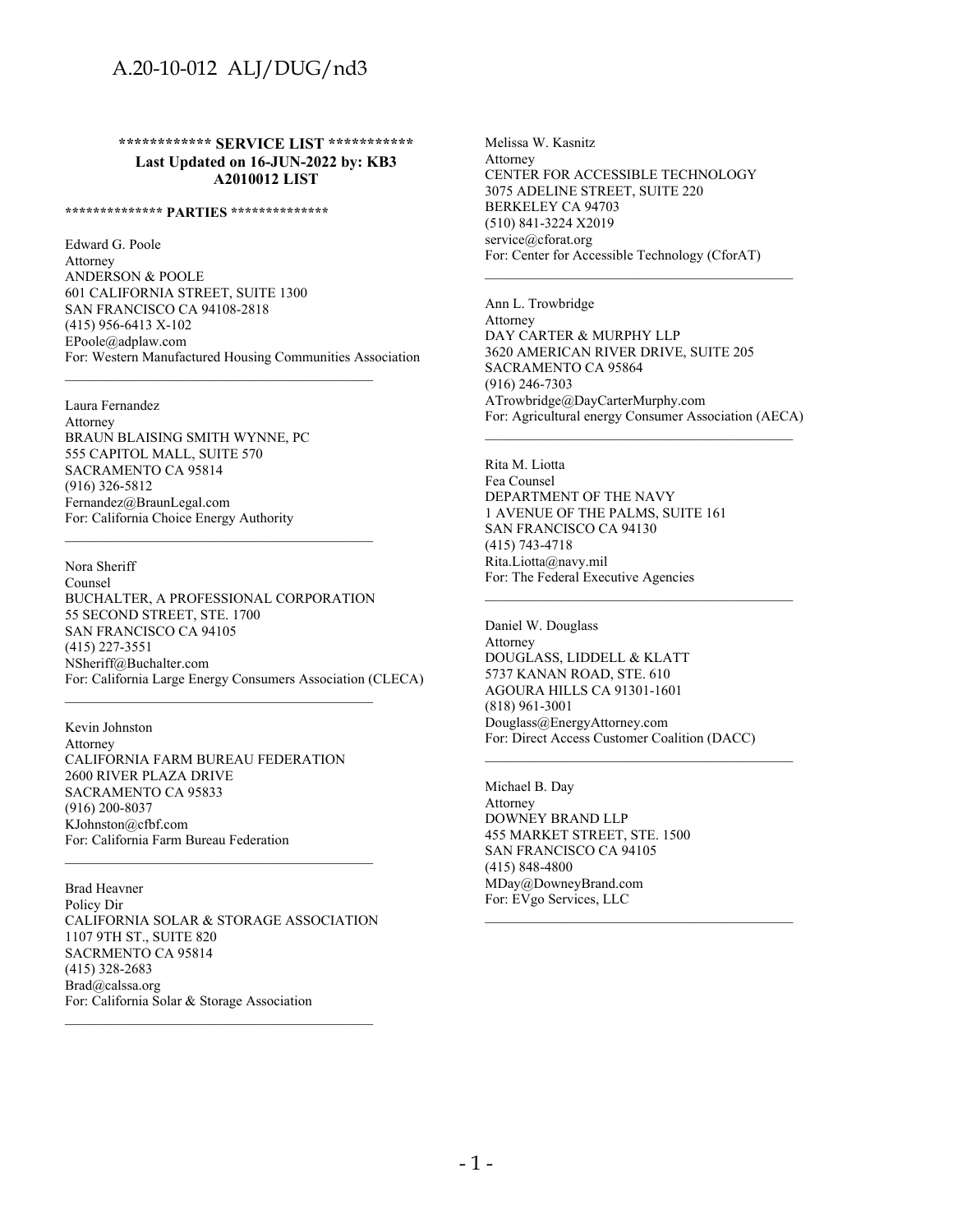Robert Liebert Attorney ELLISON SCHNEIDER HARRIS & DONLAN LLP 2600 CAPITOL AVENUE, SUITE 400 SACRAMENTO CA 95816-5931 (916) 447-2166 RL@eslawfirm.com For: California Manufacturers & Technology Association (CMTA)

\_\_\_\_\_\_\_\_\_\_\_\_\_\_\_\_\_\_\_\_\_\_\_\_\_\_\_\_\_\_\_\_\_\_\_\_\_\_\_\_\_\_\_\_

\_\_\_\_\_\_\_\_\_\_\_\_\_\_\_\_\_\_\_\_\_\_\_\_\_\_\_\_\_\_\_\_\_\_\_\_\_\_\_\_\_\_\_\_

Marc Monbouquette Mgr - Regulatory ENEL X NORTH AMERICA, INC. 846 BRANSTEN ROAD SAN CARLOS CA 94070 (415) 488-6035 Marc.Monbouquette@enel.com For: Enel X North America, Inc.

Carolyn Kehrein Principal Consultant ENERGY MANAGEMENT SERVICES 2602 CELEBRATION WAY WOODLAND CA 95776 (530) 668-5600 cmkehrein@ems-ca.com For: Energy Users Forum

Nora Sheriff ENERGY PRODUCERS AND USERS COALITION C/O BUCHALTER 425 MARKET STREET, 29TH FLR SAN FRANCISCO CA 94105-2491 (415) 227-3551 NSheriff@Buchalter.com For: Energy Producers and Users Coalition

\_\_\_\_\_\_\_\_\_\_\_\_\_\_\_\_\_\_\_\_\_\_\_\_\_\_\_\_\_\_\_\_\_\_\_\_\_\_\_\_\_\_\_\_

Daniel M. Denebeim Attorney LAW OFFICES OF DANIEL M. DENEBEIM 825 SAN ANTONIO ROAD, STE. 109 PALO ALTO CA 94303-4620 (650) 336-7614 Daniel@DenebeimLaw.com For: California City-County Streetlight Association (CALSLA) Jennifer L. Weberski Litigation Supervisor SMALL BUSINESS UTILITY ADVOCATES 548 MARKET STREET, SUITE 11200 SAN FRANCISCO CA 94104 (703) 489-2924 Jennifer@UtilityAdvocates.org For: Small Business Utility Advocates

Jeanne B. Armstrong Sr. Counsel - Regulatory SOLAR ENERGY INDUSTRIES ASSOCIATION EMAIL ONLY SACRAMENTO CA 00000 (916) 276-5706 JArmstrong@seia.org For: Solar Energy Industries Association (SEIA)

\_\_\_\_\_\_\_\_\_\_\_\_\_\_\_\_\_\_\_\_\_\_\_\_\_\_\_\_\_\_\_\_\_\_\_\_\_\_\_\_\_\_\_\_

\_\_\_\_\_\_\_\_\_\_\_\_\_\_\_\_\_\_\_\_\_\_\_\_\_\_\_\_\_\_\_\_\_\_\_\_\_\_\_\_\_\_\_\_

Matthew Dwyer Attorney SOUTHERN CALIFORNIA EDISON COMPANY 8631 RUSH STREET ROSEMEAD CA 91770 (626) 302-6521 matthew.dwyer@sce.com For: Southern California Edison Company

\_\_\_\_\_\_\_\_\_\_\_\_\_\_\_\_\_\_\_\_\_\_\_\_\_\_\_\_\_\_\_\_\_\_\_\_\_\_\_\_\_\_\_\_

Francesca Wahl Sr. Charging Policy Mgr. TESLA, INC. 3500 DEER CREEK RD. PALO ALTO CA 94304 (650) 435-0422 FWahl@Tesla.com For: Tesla, Inc.

David Cheng Staff Attorney THE UTILITY REFORM NETWORK 1620 5TH AVENUE, SUITE 810 SAN DIEGO CA 92101 (619) 398-3680 X103 DCheng@TURN.org For: The Utility Reform Network (TURN)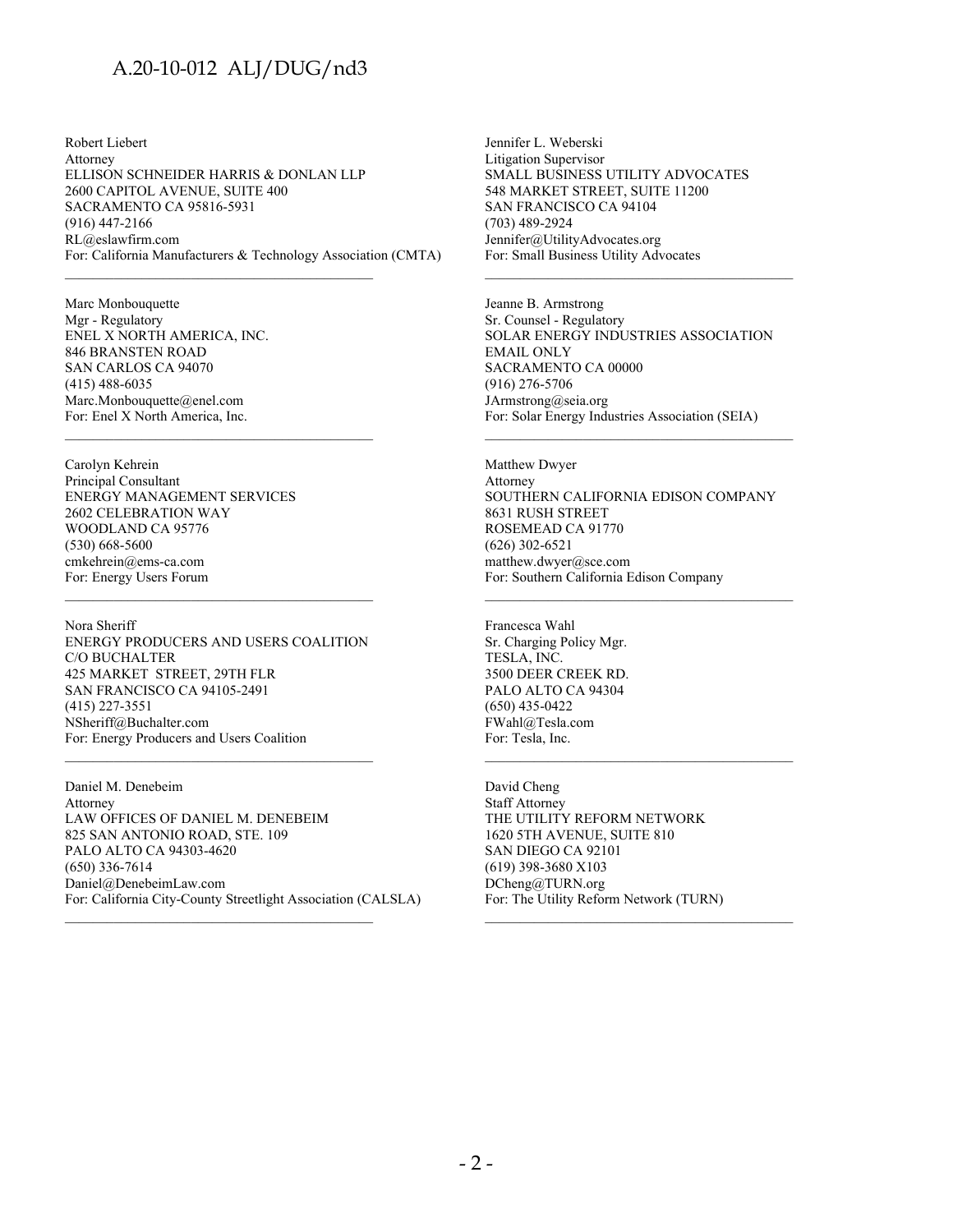Crystal Yu Legal Division RM. 5139 505 Van Ness Avenue San Francisco CA 94102 3298 (415) 703-1592 cyu@cpuc.ca.gov For: Public Advocates Office

#### **\*\*\*\*\*\*\*\*\*\* STATE EMPLOYEE \*\*\*\*\*\*\*\*\*\*\***

#### **\*\*\*\*\*\*\*\*\* INFORMATION ONLY \*\*\*\*\*\*\*\*\*\***

Andrew J. Graf Associate Attorney ADAMS BROADWELL JOSEPH & CARDOZO 601 GATEWAY BOULEVARD, SUITE 1000 SOUTH SAN FRANCISCO CA 94080 (650) 589-1660 X16 AGraf@AdamsBroadwell.com

Beth Olhasso AGRICULTURAL ENERGY CONSUMERS ASSN 925 L STREET, SUITE 800 SACRAMENTO CA 95814 (916) 441-4383 BOlhasso@WestCoastAdvisors.com

Michael Boccadoro AGRICULTURAL ENERGY CONSUMERS ASSOC. 925 L STREET, SUITE 800 SACRAMENTO CA 95814 (916) 441-4383 MBoccadoro@WestCoastAdvisors.com

Kari Cameron ALCANTAR LAW GROUP EMAIL ONLY EMAIL ONLY CA 00000 klc@alcantar-law.com

Michael Alcantar ALCANTAR LAW GROUP EMAIL ONLY EMAIL ONLY CA 00000 (503) 402-9900 mpa@Alcantar-law.com

Cathy Yap BARKOVICH & YAP, INC. PO BOX 11031 OAKLAND CA 94611 (510) 450-1270 cathy@barkovichandyap.com Paul Nelson Consultant BARKOVICH & YAP, INC. EMAIL ONLY EMAIL ONLY CA 00000 (213) 444-9349 Paul@BarkovichAndYap.com

Regulatory Clerk BRAUN BLAISING SMITH WYNNE, P.C. 555 CAPITOL MALL, STE 570 SACRAMENTO CA 95814 regulatory@braunlegal.com

Scott Blaising BRAUN BLAISING SMITH WYNNE, PC (BBSW) 555 CAPITOL MALL, STE 570 SACRAMENTO CA 95814 blaising@braunlegal.com

Maurice Brubaker For The Federal Executive Agencies (Fea) BRUBAKER & ASSOCIATES, INC. 16690 SWINGLEY RIDGE ROAD, SUITE 140 CHESTERFIELD MO 63017 (636) 898-6725 X130 MBrubaker@consultbai.com

Jonathan Kendrick BUCHALTER EMAIL ONLY EMAIL ONLY CA 00000 jkendrick@buchalter.com

Lillian Rafii Attorney BUCHALTER 425 MARKET STREET, SUITE 2900 SAN FRANCISCO CA 94105-2491 (415) 227-3586 Lrafii@buchalter.com

Michael Cade BUCHALTER, A PROFESSIONAL CORPORATION 1331 NW LOVEJOY ST, STE. 900 PORTLAND OR 97209 (503) 226-8484 mcade@buchalter.com

Jin Noh Dir - Policy CALIFORNIA ENERGY STORAGE ALLIANCE 2150 ALLSTON WAY, STE. 400 BERKELEY CA 94704 (510) 665-7811 X109 cesa\_Regulatory@StorageAlliance.org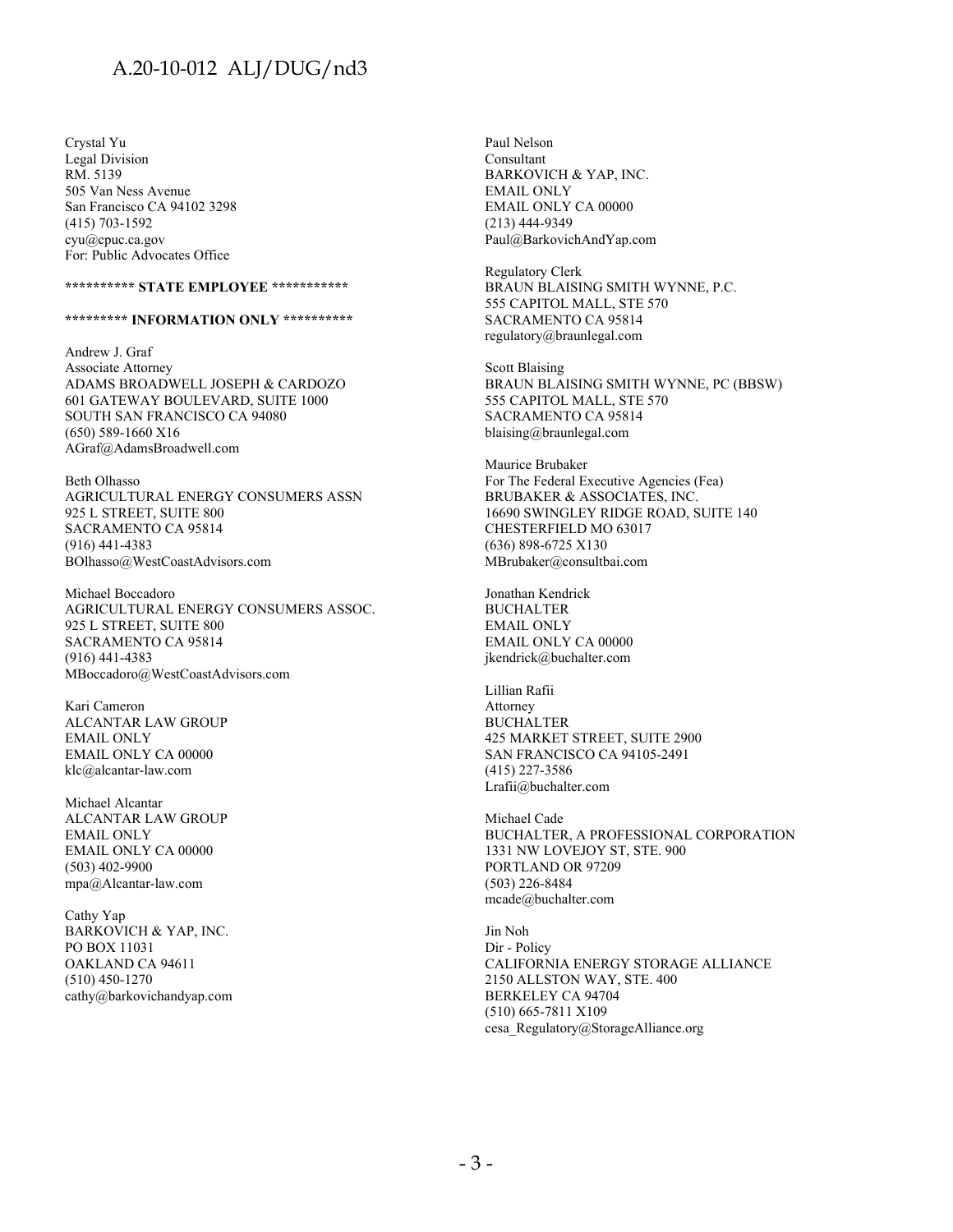Karen Norene Mills Attorney CALIFORNIA FARM BUREAU FEDERATION 2600 RIVER PLAZA DRIVE SACRAMENTO CA 95833 (916) 561-5655 KMills@cfbf.com

Sarah Kozal CALIFORNIA ISO 250 OUTCROPPING WAY FOLSOM CA 95814 SKozal@caiso.com

C.C. Song Dir - Regulatory CLEAN POWER ALLIANCE 555 W. 5TH STREET, 35TH FLOOR LOS ANGELES CA 90013 (213) 713-0363 CSong@CleanPowerAlliance.org

Francis Choi CLEAN POWER ALLIANCE EMAIL ONLY EMAIL ONLY CA 00000 fchoi@cleanpoweralliance.org

R. Thomas Beach Principal Consultant CROSSBORDER ENERGY 2560 NINTH STREET, SUITE 213A BERKELEY CA 94710 (510) 549-6922 TomB@CrossborderEnergy.com For: Solar Energy Industries Association

Ryan Mann Sr. Technical Analyst ENEL X NORTH AMERICA, INC. 100 MONTGOMERY STREET, STE. 1400 SAN FRANCISCO CA 00000 (415) 635-6126 Ryan.Mann@Enel.com

\_\_\_\_\_\_\_\_\_\_\_\_\_\_\_\_\_\_\_\_\_\_\_\_\_\_\_\_\_\_\_\_\_\_\_\_\_\_\_\_\_\_\_\_

Adam Gerza Vp - Business Development ENERGY TOOLBASE SOFTWARE, INC. 177 EAST COLORADO BLVD., STE. 200 PASADENA CA 91105 (310) 210-2393 Adam@EnergyToolbase.com

Blake Elder EQ RESEARCH LLC 1155 KILDAIRE FARM ROAD, SUITE 203 CARY NC 27511 (919) 825-3339 CPUCdockets@eq-research.com

Rachel Bird EVGO 11835 W. OLYMPIC BLVD. SUITE 900E LOS ANGELES CA 90064 (908) 400-4996 rachel.bird@evgo.com

Sara Rafalson Sr. Dir - Market EVGO SERVICES LLC 11835 W. OLYMPIC BLVD., STE. 250 LOS ANGELES CA 90064 (877) 494-3833 Sara.Rafalson@EVgo.com

Benjamin Gutierrez Public Advocates Office 505 Van Ness Avenue San Francisco CA 94102 3298 (415) 703-2874 bg3@cpuc.ca.gov

Nora Hawkins Executive Division 505 Van Ness Avenue San Francisco CA 94102 3298 (415) 703-3306 nhw@cpuc.ca.gov

Gregory Heiden Legal Division RM. 4300 505 Van Ness Avenue San Francisco CA 94102 3298 (415) 355-5539 gxh@cpuc.ca.gov

Christopher Hogan Public Advocates Office 505 Van Ness Avenue San Francisco CA 94102 3298 (415) 703-2848 ch6@cpuc.ca.gov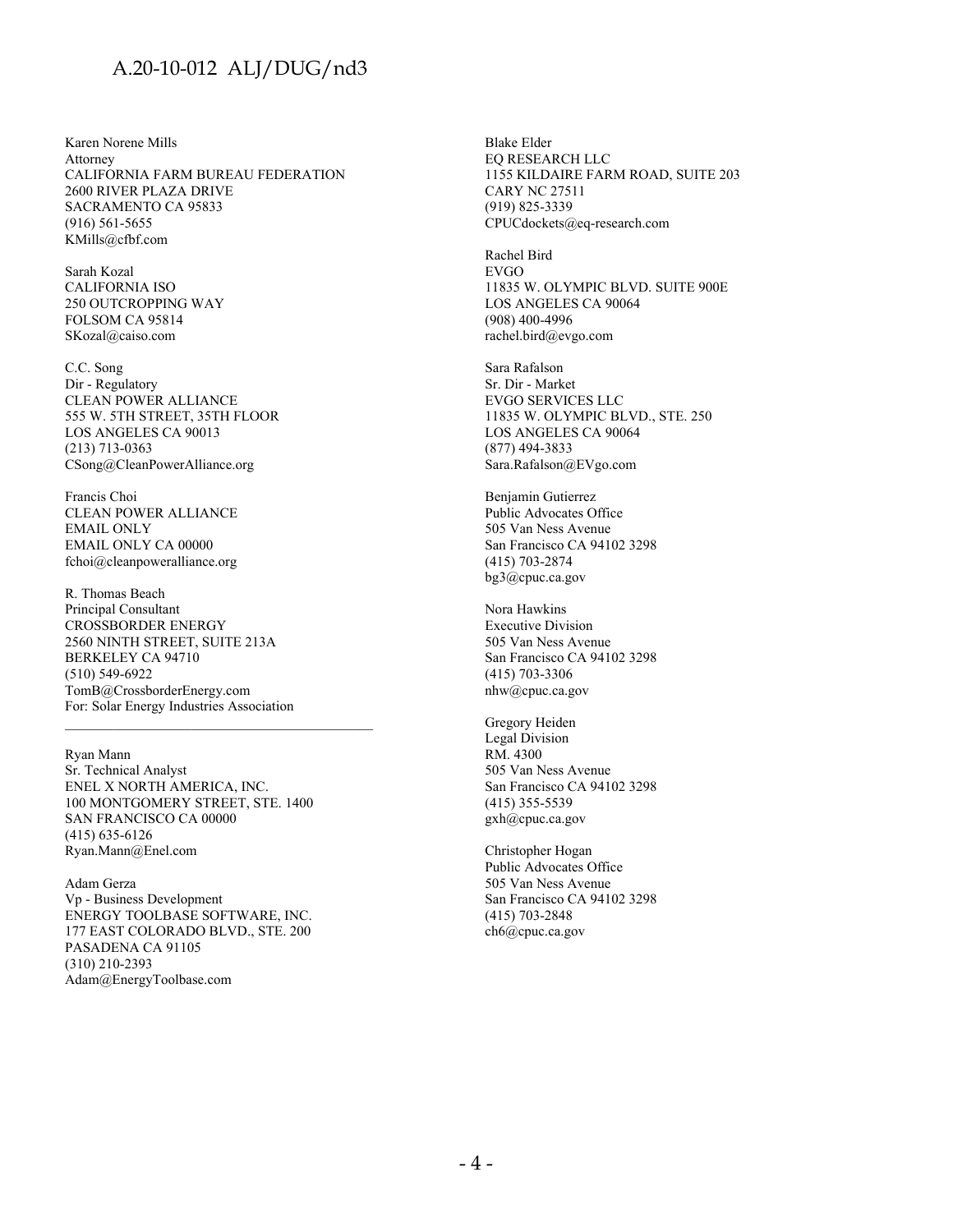Jenneille Hsu Energy Division 505 Van Ness Avenue San Francisco CA 94102 3298 (415) 703-2493 jsu@cpuc.ca.gov

Alison Lechowicz Principal LECHOWICZ & TSENG MUNICIPAL CONSULTANTS PO BOX 3065 OAKLAND CA 94609 (510) 545-3182 Alison@LTMuniConsultants.com

Julie Lane Administrative Law Judge Division 505 Van Ness Avenue San Francisco CA 94102 3298 (415) 703-1070 ju1@cpuc.ca.gov

Pui-Wa Li Public Advocates Office 505 Van Ness Avenue San Francisco CA 94102 3298 (415) 703-5327 pwl@cpuc.ca.gov

Xian "Cindy" Li Public Advocates Office RM. 4104 505 Van Ness Avenue San Francisco CA 94102 3298 (415) 703-1546 xl2@cpuc.ca.gov

Douglas M. Long Administrative Law Judge Division 505 Van Ness Avenue San Francisco CA 94102 3298 dug@cpuc.ca.gov

Richard Mccann M.CUBED 426 12TH STREET DAVIS CA 95616 (530) 757-6363 rmcann@mcubed-econ.net MRW & ASSOCIATES, LLC EMAIL ONLY EMAIL ONLY CA 00000 (510) 834-1999 mrw@mrwassoc.com

Sara Steck Myers Attorney At Law 122 - 28TH AVENUE SAN FRANCISCO CA 94121 (415) 387-1904 SSMyers@att.net For: Energy Toolbase Software, Inc.

Sara Steck Myers Attorney At Law 122 28TH AVENUE SAN FRANCISCO CA 94121 (415) 387-1904 SSMyers@att.net For: Enel X North America, Inc.

Achintya Madduri Energy Division 505 Van Ness Avenue San Francisco CA 94102 3298 (415) 696-7350 pmu@cpuc.ca.gov

Jeanne McKinney Administrative Law Judge Division RM. 5015 505 Van Ness Avenue San Francisco CA 94102 3298 (415) 703-2550 jmo@cpuc.ca.gov

Kay Davoodi Dir - Utility Rates & Studies Office NAVAL FACILITIES ENGINEERING COMMAND HQ 1322 PATTERSON AVE SE, STE 1000 WASHINGTON DC 20374-5065 (202) 685-3319 Khojasteh.Davoodi@navy.mil

\_\_\_\_\_\_\_\_\_\_\_\_\_\_\_\_\_\_\_\_\_\_\_\_\_\_\_\_\_\_\_\_\_\_\_\_\_\_\_\_\_\_\_\_

Case Coordination PACIFIC GAS AND ELECTRIC COMPANY EMAIL ONLY EMAIL ONLY CA 00000 (415) 973-2776 regrelcpuccases@pge.com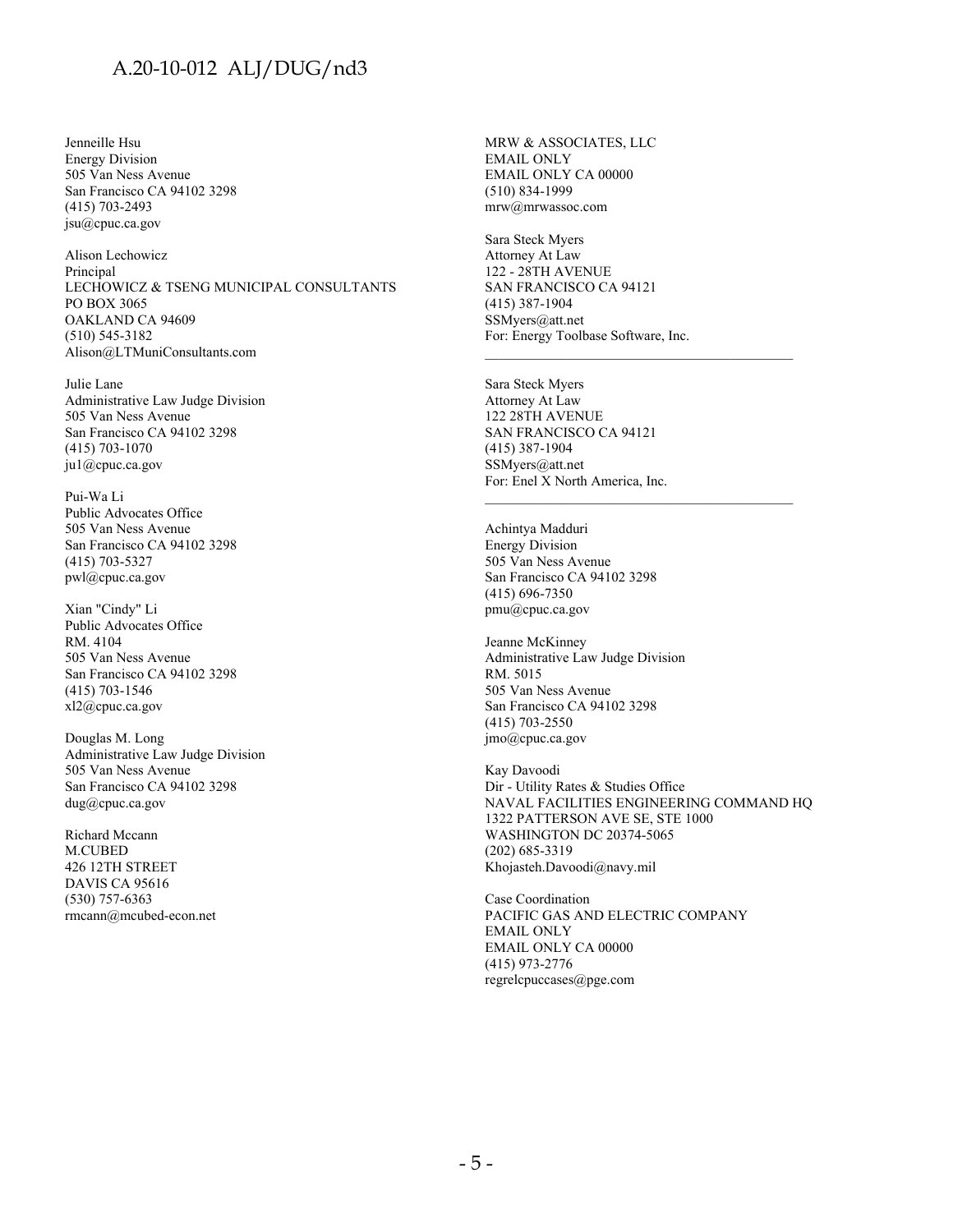Chris Mcroberts PACIFIC GAS AND ELECTRIC COMPANY 77 BEALE STREET, MC B23A SAN FRANCISCO CA 94105 (415) 973-4859 C7MO@pge.com

Robert Kehrein ROBERT KEHREIN ANALYTICS 10350 DOVER STREET, APT F34 WESTMINSTER CO 80021 rs@rkas-ca.com For: Energy Users Forum

Uzma Rehman Administrative Law Judge Division 505 Van Ness Avenue San Francisco CA 94102 3298 (415) 703-3306 uzm@cpuc.ca.gov

Kaitlin Barlow Regulatory Affairs SAN DIEGO GAS AND ELECTRIC 8326 CENTURY PARK CT. SAN DIEGO CA 92123 (858) 654-8352 kbarlow@sdge.com

James Birkelund President & Gen. Counsel SMALL BUSINESS UTILITY ADVOCATES 548 MARKET STREET, STE 11200 SAN FRANCISCO CA 94104 (415) 602-6223 James@UtilityAdvocates.org

Rick Umoff Attorney SOLAR ENERGY INDUSTRIES ASSOCIATION 288 WHITMORE ST. SUITE 229 OAKLAND CA 94611 (202) 603-0883 RUmoff@seia.org

Grc Sce SOUTHERN CALIFORNIA EDISON 8631 RUSH STREET ROSEMEAD CA 91770 scegrc@sce.com

San Ea SOUTHERN CALIFORNIA EDISON 8631 RUSH STREET ROSEMEAD CA 91770 San.Ea@sce.com

Shue M. Cheng SOUTHERN CALIFORNIA EDISON 8631 RUSH STREET ROSEMEAD CA 91770 Shue.M.Cheng@sce.com

Michelle R. Ochoa SOUTHERN CALIFORNIA EDISON COMPANY 8631 RUSH STREET ROSEMEAD CA 91770 michelle.r.ochoa@sce.com

Raquel Gonzales SOUTHERN CALIFORNIA EDISON COMPANY 8631 RUSH STREET ROSEMEAD CA 91770 Raquel.Gonzalez@sce.com

Ehren Seybert Administrative Law Judge Division RM. 5041 505 Van Ness Avenue San Francisco CA 94102 3298 (415) 703-5991 es2@cpuc.ca.gov

Alan Siebuhr Public Advocates Office 505 Van Ness Avenue San Francisco CA 94102 3298 (415) 703-2360 ase@cpuc.ca.gov

Jason Tanko TANKO LIGHTING 220 BAYSHORE BLVD SAN FRANCISCO CA 94124 (415) 254-7579 commission@tankolighting.com

Leuwam Tesfai Executive Division RM. 5137 505 Van Ness Avenue San Francisco CA 94102 3298 (415) 703-2403 lt3@cpuc.ca.gov